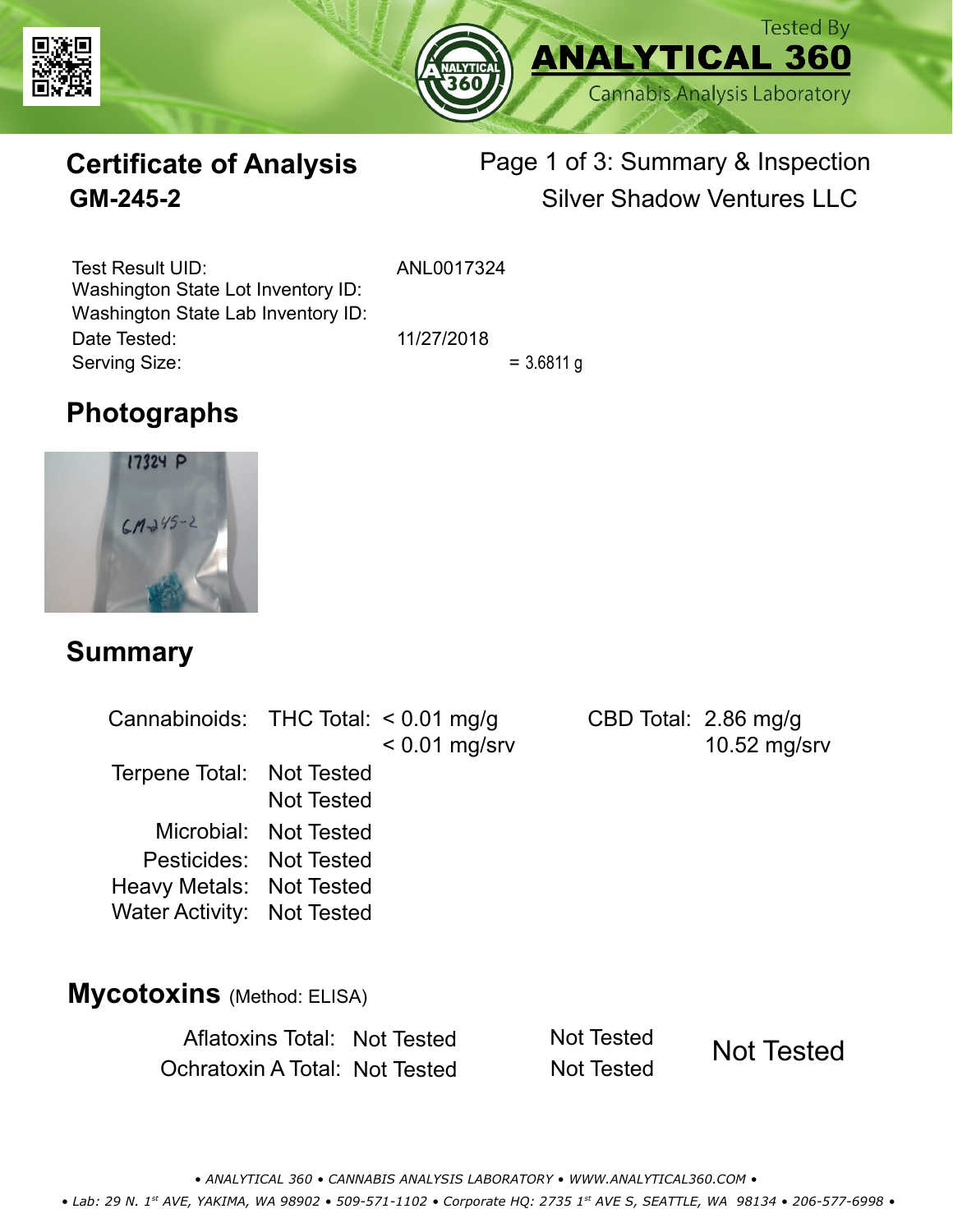



### **Certificate of Analysis** Page 2 of 3: Summary & Inspection **GM-245-2** Silver Shadow Ventures LLC

| Test Result UID:                   | ANL0017324 |              |  |
|------------------------------------|------------|--------------|--|
| Washington State Lot Inventory ID: |            |              |  |
| Washington State Lab Inventory ID: |            |              |  |
| Date Tested:                       | 11/27/2018 |              |  |
| Serving Size:                      |            | $= 3.6811$ g |  |

#### **Potency Profile (Method: HPLC-DAD)**

|                                                                                                   | CBG-A                                                  |               | $< 0.01$ mg/srv |
|---------------------------------------------------------------------------------------------------|--------------------------------------------------------|---------------|-----------------|
|                                                                                                   | <b>CBG</b>                                             | $< 0.01$ mg/g | $< 0.01$ mg/srv |
| <b>CBG TOTAL</b><br>$(CBG-A * 0.878 + CBG)^1$<br>$\Delta$ 9-THC-A<br>$\Delta$ 9-THC               |                                                        | $< 0.01$ mg/g | $< 0.01$ mg/srv |
|                                                                                                   |                                                        | $< 0.01$ mg/g | $< 0.01$ mg/srv |
|                                                                                                   |                                                        | $< 0.01$ mg/g | $< 0.01$ mg/srv |
|                                                                                                   | $\Delta$ 9-THCV                                        | $< 0.01$ mg/g | $< 0.01$ mg/srv |
|                                                                                                   | $\Delta$ 8-THC                                         | $< 0.01$ mg/g | $< 0.01$ mg/srv |
|                                                                                                   | <b>CBN</b>                                             | $< 0.01$ mg/g | $< 0.01$ mg/srv |
|                                                                                                   | <b>THC-TOTAL</b><br>(THC-A * 0.877 + THC) <sup>1</sup> | $< 0.01$ mg/g | $< 0.01$ mg/srv |
|                                                                                                   | CBD-A                                                  | $< 0.01$ mg/g | $< 0.01$ mg/srv |
|                                                                                                   | <b>CBD</b>                                             | $2.86$ mg/g   | 10.52 mg/srv    |
|                                                                                                   | CBDV-A                                                 | $< 0.01$ mg/g | $< 0.01$ mg/srv |
|                                                                                                   | <b>CBDV</b>                                            | $< 0.01$ mg/g | $< 0.01$ mg/srv |
|                                                                                                   | <b>CBD-TOTAL</b><br>$(CBD-A * 0.877 + CBD)^1$          | $2.86$ mg/g   | 10.52 mg/srv    |
|                                                                                                   | <b>CBC</b>                                             | $< 0.01$ mg/g | $< 0.01$ mg/srv |
| <b>ACTIVATED-TOTAL</b><br>$(\Delta 9THC + 9-THCV + \Delta 8THC + CBN + CBD + CBDV + CBC + CBC)^2$ |                                                        | $2.86$ mg/g   | 10.52 mg/srv    |
| <b>TOTAL DETECTED CANNABINOIDS</b><br>(CBDV TOTAL + THC TOTAL + CBD TOTAL + CBG TOTAL + D8THC +   |                                                        | $2.86$ mg/g   | 10.52 mg/srv    |

(CBDV TOTAL + THC TOTAL CBN + CBC + THCV)

1 - Cannabinoid totals are adjusted to account for the decarboxylation of the cannabinoid acids. The reported total is the amount of the activated cannabinoid that would be if all of the<br>carboxylic acid has been removed th

2 - Cannabinoids that have been activated through decarboxylation (curing/storage of flowers, or heating/cooking of edibles, tinctures, & concentrates)

*• ANALYTICAL 360 • CANNABIS ANALYSIS LABORATORY • WWW.ANALYTICAL360.COM • • Lab: 29 N. 1st AVE, YAKIMA, WA 98902 • 509-571-1102 • Corporate HQ: 2735 1st AVE S, SEATTLE, WA 98134 • 206-577-6998 •*